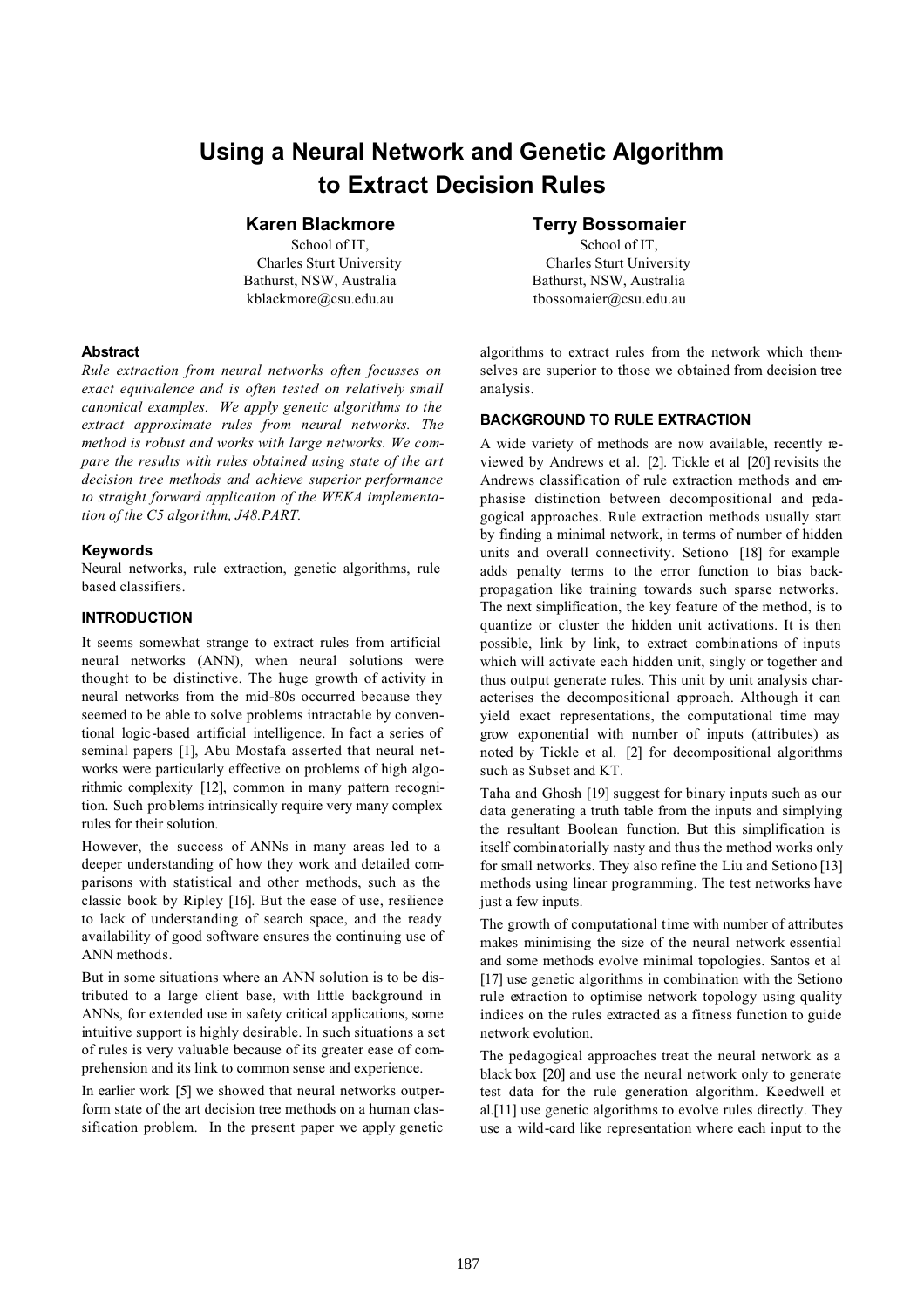neural network is represented explicitly in the chromosome by one or more bits with zeros for don't care inputs. Our method is broadly similar, but since the number of inputs we have is very high, we use a different encoding scheme as discussed below. The Keedwell approach requires a specific term in the fitness function to make the rules as small as possible, since each chromosome admits every possible attribute. In our approach, we enforce maximum size predicates and number of rules thus reducing the size of the search space.

## **METHODOLOGY**

The following methodology was employed:

- 1. Format dataset for training.
- 2. Generate random splits of the dataset for crossvalidation.
- 3. Perform classification using rule based classifier.
- 4. Train the neural network
- 5. Extract rules from neural network using a genetic algorithm
- 6. Assess and compare the predictive accuracy of the rules from the neural network with those obtained using the rule based classifier.

#### **Formatting of the Dataset**

The data for analysis was provided by Foy as part of a larger study [8]. The data set contained 24 mulit-value categorical input and 3 output variables for 357 human profiling cases (see [4,5] for a detailed discussion and description). For classification using *J48.PART*, the data was converted to *ARFF* format [21], which provides the attribute definitions and the data instances without specifying the attribute for prediction. Selection of the prediction attribute and filtering of any unwanted attributes is carried out within the Weka scheme.

For neural network training, the dataset was converted to numeric binary values. This resulted in 96 inputs and 3 outputs due to the conversion of the multi-value categorical inputs.

#### **Random Splits for Cross-Validation**

Evaluation of an algorithm's predictive ability is best carried out by testing on data not used to derive rules [21], thus all training was carried out using tenfold cross-validation. Cross-validation is a standard method for obtaining an error rate of the learning scheme on the data [21]. Tenfold crossvalidation splits the data into a number of blocks equal to the chosen number of folds (in this case 10). Each block contains approximately the same number of cases and the same distribution of classes. Each case in the data is used just once as a test case and the error rate of the classifier produced from all the cases is estimated as the ratio of the total number of errors on the holdout cases to the total

number of cases. Overall error of the classification is then reported as an average of the error obtained during the test phase of each fold.

Variations in results for each iteration in a cross-validation occur depending on the cases used in the training and holdout folds, which can lead differences in overall results. Thus, rather than use the cross-validation function, which is part of the rule based classifier, the cases in the dataset were randomized and split into ten separate train and test sets. Using this method, both the rule based classifier and the neural network were trained using the exact same fold splits.

#### **Rule Based Classifier**

Algorithms that derive rule sets from decision trees first generate the tree, then transform it into a simplified set of rules [9]. Based on results from previous research [3], the *WEKA J48.PART* [21] algorithm was selected to derive and evaluate rules sets from the training data.

#### **Neural Network Training**

The ANN was feed-forward, and one hidden layer was found to be sufficient [5], with 6 hidden units. Training was carried out using the neural network toolbox from Matlab [14], with the Levenberg-Marquardt algorithm and logsigmoid transfer function [16].

#### **Genetic Algorithm**

Genetic algorithms [15], [10] are now a mature optimisation technique, achieving good results on NP hard problems in practical times. We employed a simple genetic algorithm with a single population, no self-adaptation of parameters, and a variety of conventional cross-over mechanisms.

The genetic code is of fixed length and encodes a maximum number of rules and conditions per rule. Binary represented integers are used to describe each condition in the rule with a further bit setting this condition to true or false. The networks have 90 inputs, so 7 bit integers are used for each predicate. 38 values are thus unused, but they serve an important function. If input values appear in this high range, they do not generate a condition. Thus, the genetic code can describe rules with fewer conditions in the predicate than the maximum allowable.

After the predicate comes the rule outcome. Together this chunk of predicate and outcome is repeated to the maximum number of rules allowed. Since the data has three outcomes, a fourth outcome (from 2 bits) is available. This could be used to indicate a null rule, but in the work presented herein, has a different function. The neural networks seem to generalise well and were tested with extensive crossvalidation [5]. However, if we now generate random inputs and observe the neural network output, we can sometimes get inconsistent outputs. Thus there are regions of the search space, which would not occur in practice, in which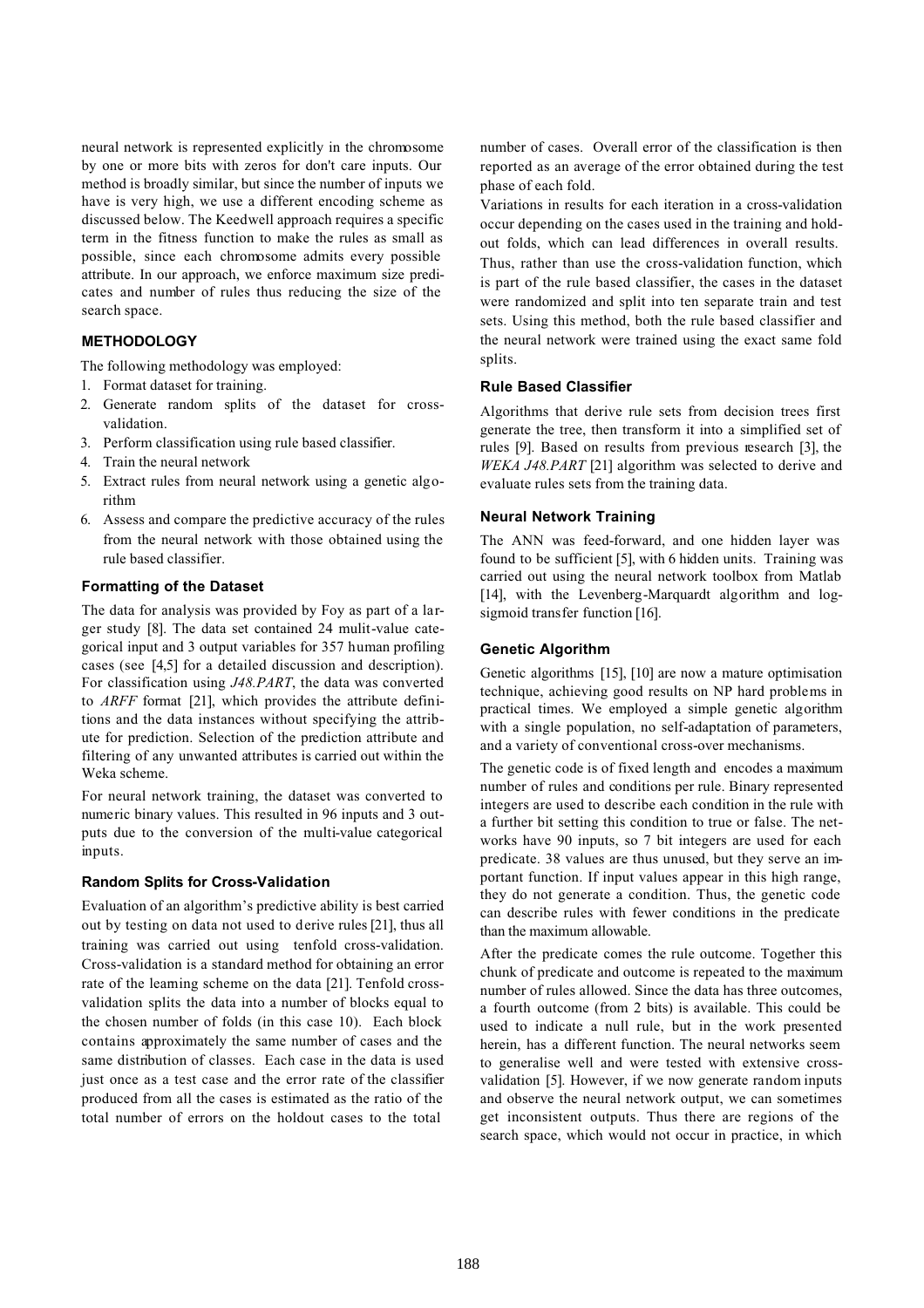the neural network is less secure. This fourth bit encodes the ``don't know'' case.

As an illustration, suppose we have two rules each with three conditions. The chromosome will have 136 bits as shown in Figure 1. Square brackets denote the number of bits in each gene.



**Figure 1. Example chromosome for a two rule, three condition set.**

The fitness function is simply the aggregate performance of the rule set measured against the neural network outputs. No majority voting on rules is imposed, so rules giving erroneous classification feed through to the fitness function. The approach is holistic. No one rule, regardless of number of cases it classifies, is given explicit preference over any other. This holistic approach avoids the brittleness of other methods, since the rules are optimised as a set rather than determined in sequence according to some criterion.

The genetic algorithm methods were implemented using the Genetic Algorithm Toolbox [6]for Matlab [14].

## **RESULTS**

The predictive accuracy of the rule based classifier and the ANN, using both random and fixed initial weights and biases, were compared. As can be seen in both Table 1 and Figure 2, the ANN, regardless of starting conditions, achieved superior accuracy over the rule based classifier (WEKA). These results are consistent with previous **e**search [5].

The rule based classifier achieved 70% predictive accuracy, whereas the ANN was able to, on average, correctly predict outcomes 99% of the time. Additionally, as each fold contained exactly the same train and test cases for all methods, it can be seen that classification errors vary randomly, with high error rates not linked to specific folds For example, the Weka method had the highest error on the sixth fold, whereas the ANN with random starting conditions had the highest error on the fourth fold. From the results of this ten-fold cross validation, the ANN with fixed starting conditions would appear to be most stable.

**Table 1. Error Comparison**

| Fold    | Weka | NN Random | NN_Fixed |
|---------|------|-----------|----------|
| 1       | 31.4 | 0.00      | 0.84     |
| 2       | 31.4 | 1.40      | 1.40     |
| 3       | 14.3 | 0.00      | 0.56     |
| 4       | 30.5 | 5.04      | 2.24     |
| 5       | 36.1 | 1.68      | 1.40     |
| 6       | 41.7 | 2.24      | 2.24     |
| 7       | 19.4 | 0.56      | 1.12     |
| 8       | 22.2 | 0.56      | 0.56     |
| 9       | 38.9 | 0.84      | 1.40     |
| 10      | 33.3 | 1.68      | 2.52     |
| Avg Err | 29.9 | 1.40      | 1.43     |



**Figure 2. Graph Comparing Errors**

#### **Genetic Algorithm Parameters**

The genetic algorithm initialized with the following parameters:

- i. Number of individuals in the population: 40
- ii. Maximum number of generations: 1000
- iii. Generation gap: 1
- iv. Selection function: 'sus' (stochastic universal sampling)
- v. Maximum number of conditions: 3
- vi. Number of rules: 18

Variations in the values of the initialization parameters were used, however, best results were achieved with the values above. The genetic algorithm converged quickly within the first 100 generations, with minimal improvement in fit in the following 900 generations (Figure 3).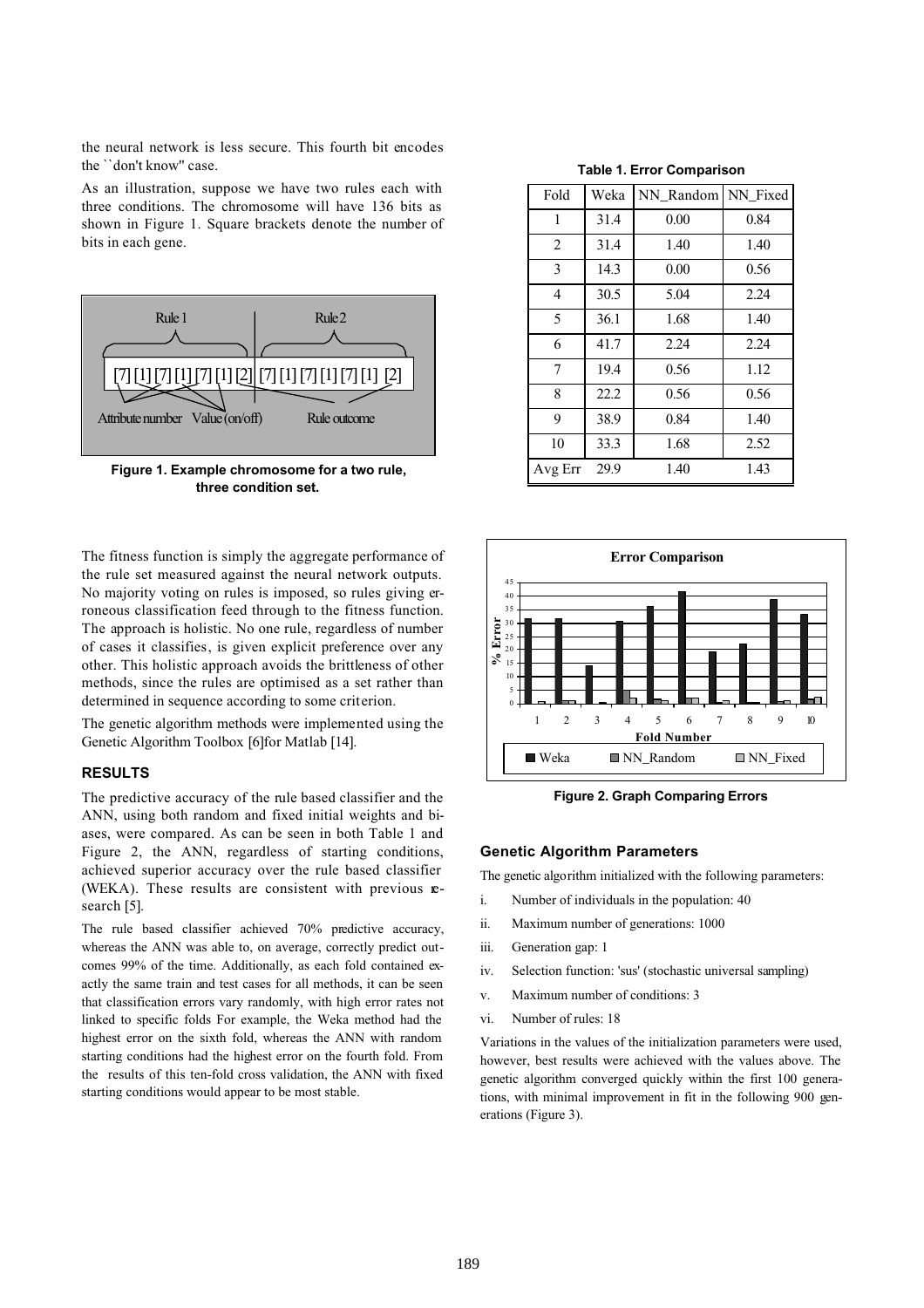

**Figure 3. Convergence over 1000 generations**

### **Rule set from the Genetic Code**

The following ruleset was derived from the neural network using the genetic algorithm.

- 1. IF behavioural = Condition3, on, AND region = Condition 1, off, AND Age = Condition3, on, THEN =outcome1
- 2. IF mn\_problems = Condition3, off, AND reporter = Condition1, on, AND Marital\_status = Condition2, on, THEN =outcome1
- 3. IF longterm\_stressors = Condition2, on, THEN =outcome2
- 4. IF time = Condition2, on, AND risk = Condition8, on, THEN =outcome2
- 5. IF Age = Condition3, on, THEN =outcome2
- 6. IF reporter = Condition2, off, AND dependen = Condition2, off, AND time = Condition4, off, THEN =outcome4
- 7. IF occupation = Condition2, off, THEN =outcome1
- 8. IF time = Condition4, off, AND last\_seen = Condition2, off, AND day = Condition4, off, THEN =outcome1
- 9. IF day = Condition1, off, THEN =outcome2
- 10. IF mn\_problems = Condition6, on, AND longterm\_stressors = Condition4, off, AND day = Condition3, on, THEN =outcome2
- 11. IF risk = Condition4, off, AND character = Condition1, off, THEN =outcome1
- 12. IF Age = Condition2, on, THEN =outcome2
- 13. IF season = Condition3, off, AND day = Condition1, on, THEN =outcome2
- 14. IF occupation = Condition6, on, AND longterm\_stressors = Condition2, off, AND reporter = Condition1, off, THEN =outcome3
- 15. IF mn\_problems = Condition2, on, AND longterm\_stressors = Condition1, off, THEN =outcome3
- 16. IF occupation = Condition2, off, AND occupation = Condition7, on, THEN =outcome2
- 17. IF urban = Condition2, off, AND history = Condition2, on, AND season = Condition1, off, THEN =outcome2
- 18. IF appearance = Condition1, off, AND ph\_outcome2 = Condition2, on, AND reporter = Condition4, on, THEN =outcome3

Although the maximum number of conditions per rule is set at three, as mentioned previously, the genetic code can describe rules with fewer conditions in the predicate than the maximum allowable. The ruleset generated by the genetic algorithm produced 8 rules with the maximum three clauses, 5 rules with two clauses and 5 rules with one clause (Figure 4). The rules were valid for 306 or 86% of cases in the dataset. This represents a significant improvement over the 70% accuracy achieved by the rule based classifier. Importantly, this improvement in accuracy was achieved using fewer rules (18 as apposed to 22 for the rule based classifier) with fewer clauses (see Figure 4), thus abiding by the minimum description length principle [7].



**Figure 4. Comparison of Number of Rules and Conditions**

#### **DISCUSSION**

Keedwell et al. [11] also find on manufactured test data with varying amounts of noise. They found a slight advantage for their GANN method when noise levels are high. Their technique uses additional heuristics after a set of rules has been generated by the genetic algorithm. The rules obtained may be contradictory and a voting system is used for choosing the classification in the event of conflict. Our fitness function explicitly penalises rules which generate incorrect outputs in some cases, thus the rule sets we evolve do not need further refinement or heuristics. Pedagogical methods of this kind may behave quite well with increasing size of neural network and number of attributes. The comp utation time for the neural network generation of test classifications grows approximately linearly with the number of connections, which is favourable. The complexity of the genetic algorithm depends on the size of the rule set, each iteration depending linearly on the number of rules and depends only weakly on the number of conditions in the current implementation. But, most significantly, it is most effective, when regardless of the size of neural network, a small number of rules capture the important characteristics of the